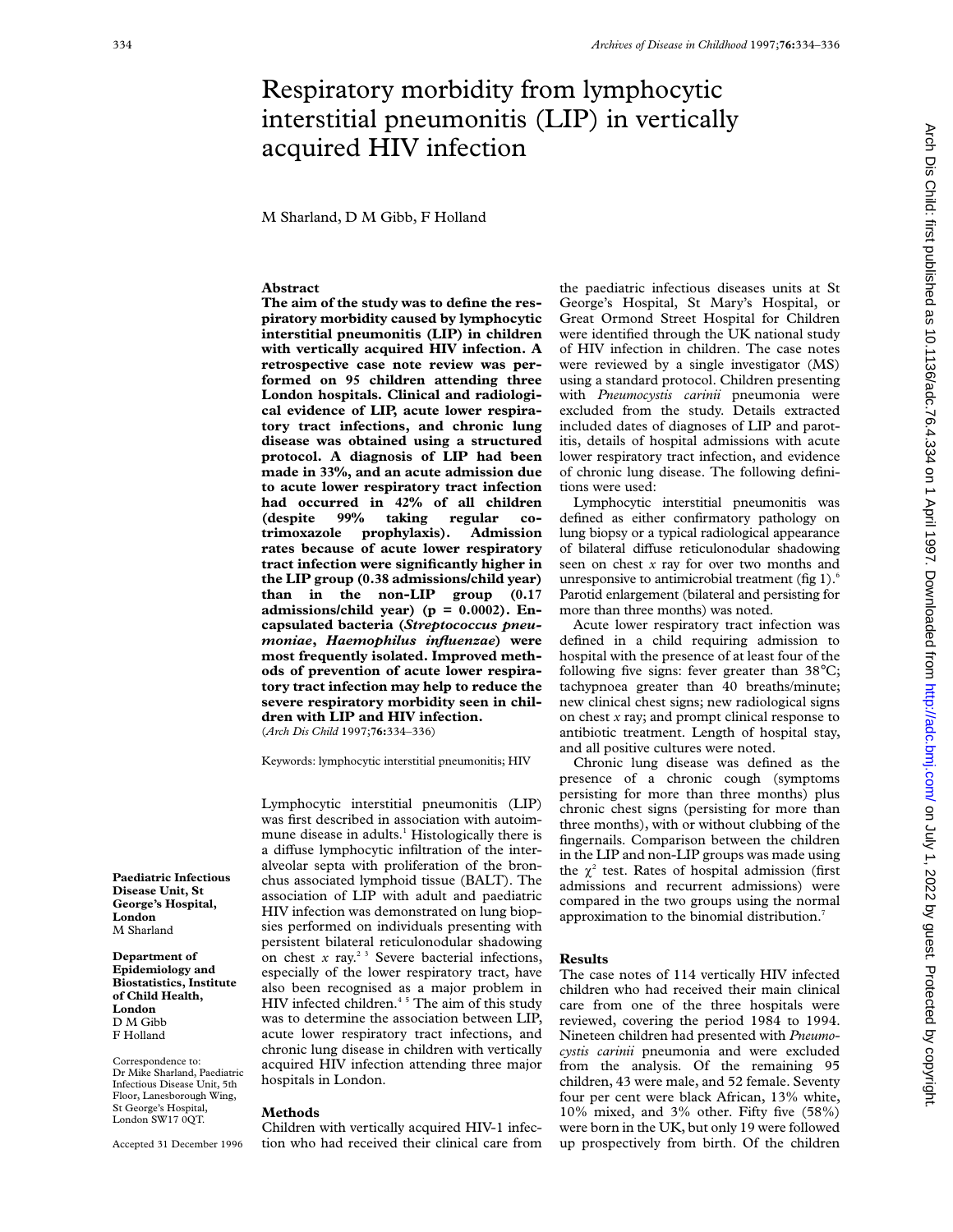

*Figure 1 The chest x ray of lymphocytic interstitial pneumonitis in a 5 year old girl with HIV-1 showing the bilateral reticulonodular shadowing.*

born abroad the median age of arrival in the UK was 2 years (range 0 to 8 years). Thirteen of the 95 children had died. The median age of the 82 surviving children was 4.7 years (range 1.3 to 15.7 years).

### LYMPHOCYTIC INTERSTITIAL PNEUMONITIS

A diagnosis of LIP had been made in 31 children (33%), of whom 19 were born in the UK. Only five children had this diagnosis confirmed on open lung biopsy. Age at diagnosis and follow up time since first presentation were similar among children with and without LIP (table 1). Among the 19 children born in the United Kingdom, the median age of LIP diagnosis was 1.8 years (range 0.4 to 5.1 years). LIP was diagnosed in 15 of the 39 black African children born in the UK, compared with four of the 16 white or 'other' children  $(\chi^2)$  $= 0.4$ ,  $p > 0.5$ ). Parotid enlargement (defined as bilateral and persistent for more than three months) was significantly more common in children in the LIP group (68%) than in the non-LIP group (3%) ( $\chi^2$  = 45.5, p < 0.001). A chronic cough which was present in 32% of children overall and lasted a median of three years was also noted significantly more often in the LIP group ( $\chi^2 = 13.2$ , p < 0.001) (table 1).

# ACUTE LOWER RESPIRATORY TRACT INFECTIONS

Over the study period of 276 patient years of follow up, 40 children (42%) required 68 admissions for acute lower respiratory tract infections comprising a total of 700 hospital bed days. The admission rate for first and recurrent admission per child year of follow up was 0.38 in children with LIP compared with 0.17 among children without LIP (z score 3.73, p = 0.0002: table 1). Although the median length of admission was similar for the LIP and non-LIP groups, multiple admissions were more frequent in the LIP group. A positive culture was documented from blood culture, sputum, nasopharyngeal aspirate, or on bronchoalveolar lavage during only 24 (35%) of the 68 admissions with acute lower respiratory tract infection. A single organism was isolated in 15 episodes, *Streptococcus pneumoniae* being the commonest isolate (table 2). Dual pathology was found in nine cases, cytomegalovirus being the most common second isolate. No significant differences were seen between the LIP and non-LIP groups. Of the 95 children, all but one had been recorded as taking regular co-trimoxazole as prophylaxis against pneumocystis pneumonia. Intravenous immunoglobulin had been given to 11/95 children (12%) at some stage of the illness, while 32/95 (34%) had taken zidovudine. Fifteen children (16%) had received bronchodilators, and prolonged courses of steroids had been used in three children, all with severe LIP. During admissions for acute lower respiratory tract infection, intravenous antibiotics were given during 63/68 (93%) of episodes, but ventilation was only required in only 4/68 episodes  $(6\%)$ .

# **Discussion**

Lymphocytic interstitial pneumonitis as a manifestation of paediatric HIV disease oc-

*Table 1 Respiratory morbidity by lymphocytic interstitial pneumonitis (LIP) diagnosis*

|                                                        | LIP                        | No LIP             | Total      | p Value<br>$(LIP v$ non $LIP$<br>groups) |
|--------------------------------------------------------|----------------------------|--------------------|------------|------------------------------------------|
| No of children                                         | 31 (33%)                   | 64 (67%)           | 95         |                                          |
| Born in the UK                                         | 19                         | 36                 | 55         |                                          |
| Ethnicity (% black African among those born in the UK) | 15                         | 24                 | 39         | $p = 0.5$                                |
| <b>Sex</b>                                             | 18F:13M                    | 33F:31M            | 51F:44M    |                                          |
| Median follow up (child years)                         | 3.3                        | 2.7                | 2.9        |                                          |
| Median age (range) years                               | $2.3(0.2 \text{ to } 8.7)$ | $3.1$ (0.3 to 8.4) |            |                                          |
| Parotid enlargement                                    | 21(68%)                    | 2(3%)              | 23(24%)    | p < 0.001                                |
| Chronic cough                                          | 18 (58%)                   | 12(19%)            | 30(32%)    | p < 0.001                                |
| Chest signs                                            | 6(19%)                     | 3(5%)              | $9(9.5\%)$ | $p = 0.1$                                |
| Clubbing of the nails                                  | 5(16%)                     | 2(3%)              | 7(7%)      | $p = 0.1$                                |
| ALRTI rate (admissions/child year)                     | 0.38                       | 0.17               | 0.25       | p < 0.0002                               |
| Admissions for ALRTI:                                  |                            |                    |            |                                          |
| None                                                   | 14(45%)                    | 41 $(64%)$         | 55 (58%)   |                                          |
| $1 - 2$                                                | 11(35%)                    | 23(36%)            | 34 (36%)   |                                          |
| $3 - 6$                                                | 6(20%)                     | $\Omega$           | 6(6%)      |                                          |

ALRTI = acute lower respiratory tract infection.